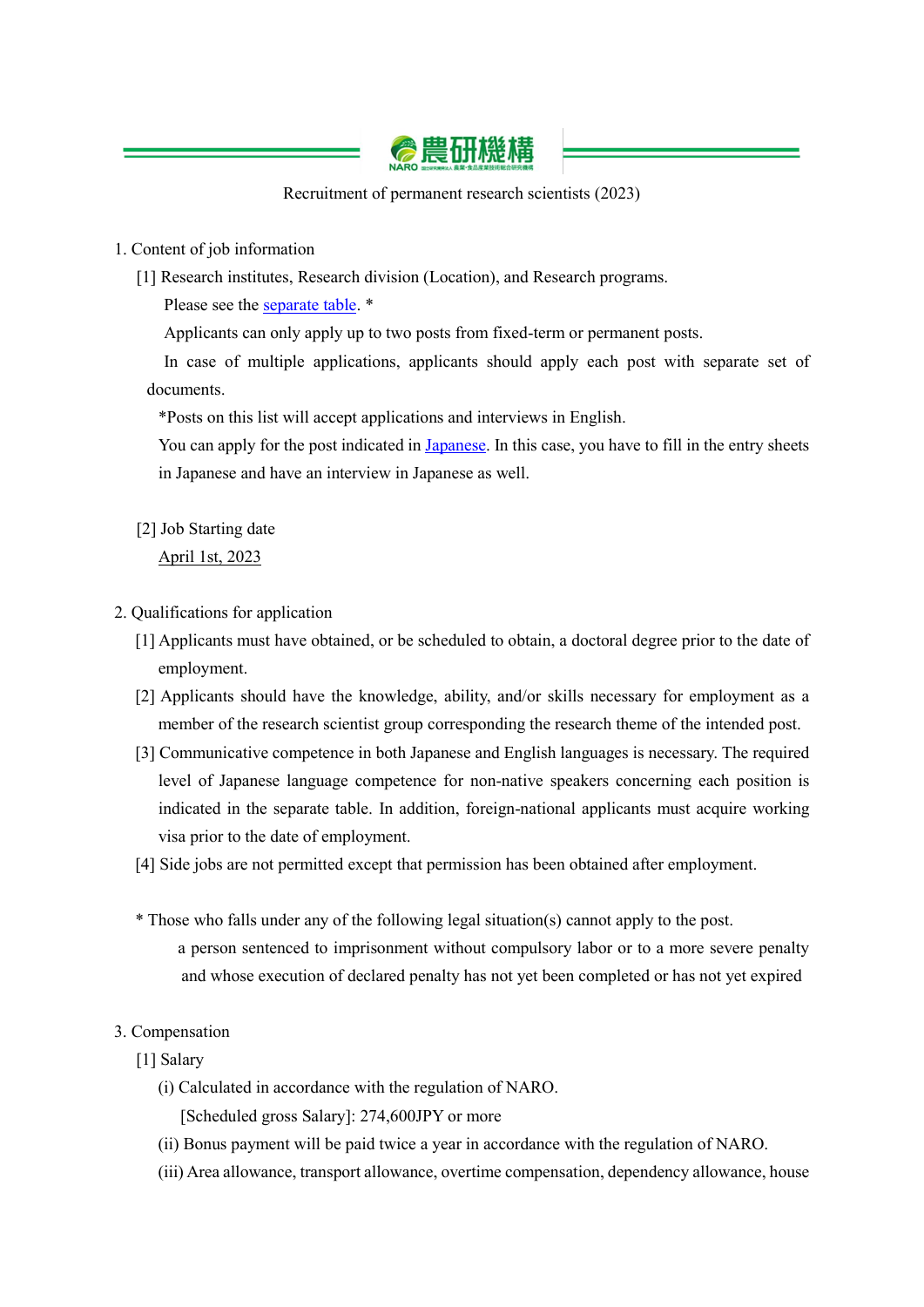allowance and others will be given in accordance with the regulation of NARO.

- \* The salary is subject to changes in case of a revision of regulation.
- [2] Employment Status
	- (i) Work Days: From Mondays to Fridays
	- (ii) Work Hours: In principle, a discretionary labor system for professional work. \* The flex time system is also available.
	- (ii) Holidays: Saturdays and Sundays, National holidays, 12/29 to 1/3
	- (iii) Paid Leaves: Annual paid leave, Summer holidays, Sick leave, Marriage leave, Maternity leave and other leaves are offered based on the regulation of NARO.
	- (iv) Social Insurances:

The Ministry of Agriculture, Forestry and Fisheries Mutual Aid Associations,

Employment insurance, Workers' compensation insurance, etc.

## [3] Transfer

(i) All employees may be transferred to another department during his/her employment.

## 4. Application documents

[1] An entry sheet [\(download the format\)](https://www.naro.go.jp/english/contents/files/9814d4f0645a43964a8805d32aebbca1.xls)

File name: Post No.-Applicant' s family name-1.xls Example: P501-Williams-1.xls

The application form has been modified this year. Submissions using the old forms are not accepted.

[2] A summary of current research and major achievements

File name (example): P501-Williams-2.pdf

Summary could be written in free format and must be in one page, A4 size.

[3] A list of publications [\(download the format\)](https://www.naro.go.jp/english/contents/files/83ecb393515ad7b52fe3ecdd88d82e6b.xls)

File name (example): P501-Williams-3.xls

[4] Major publications

File name (example): P501-Williams-4.pdf

Applicants can attach up to five publications as major publications.

- One unified PDF file is recommended.
- [5] Your future ambitions for the research theme

File name (example): P501-Williams-5.pdf

Future ambitions should be written in free format and must be in one page, A4size.

[6] Recommendation Letter

This letter of recommendation should be written in one page, A4 size and must include the information of recommending person such as name, affiliation, title, phone number, and e-mail address. The manuscript signature of the recommending person is mandatory.

\* Current NARO employees are unacceptable as the recommending persons

File name (example): P501-Williams-6.pdf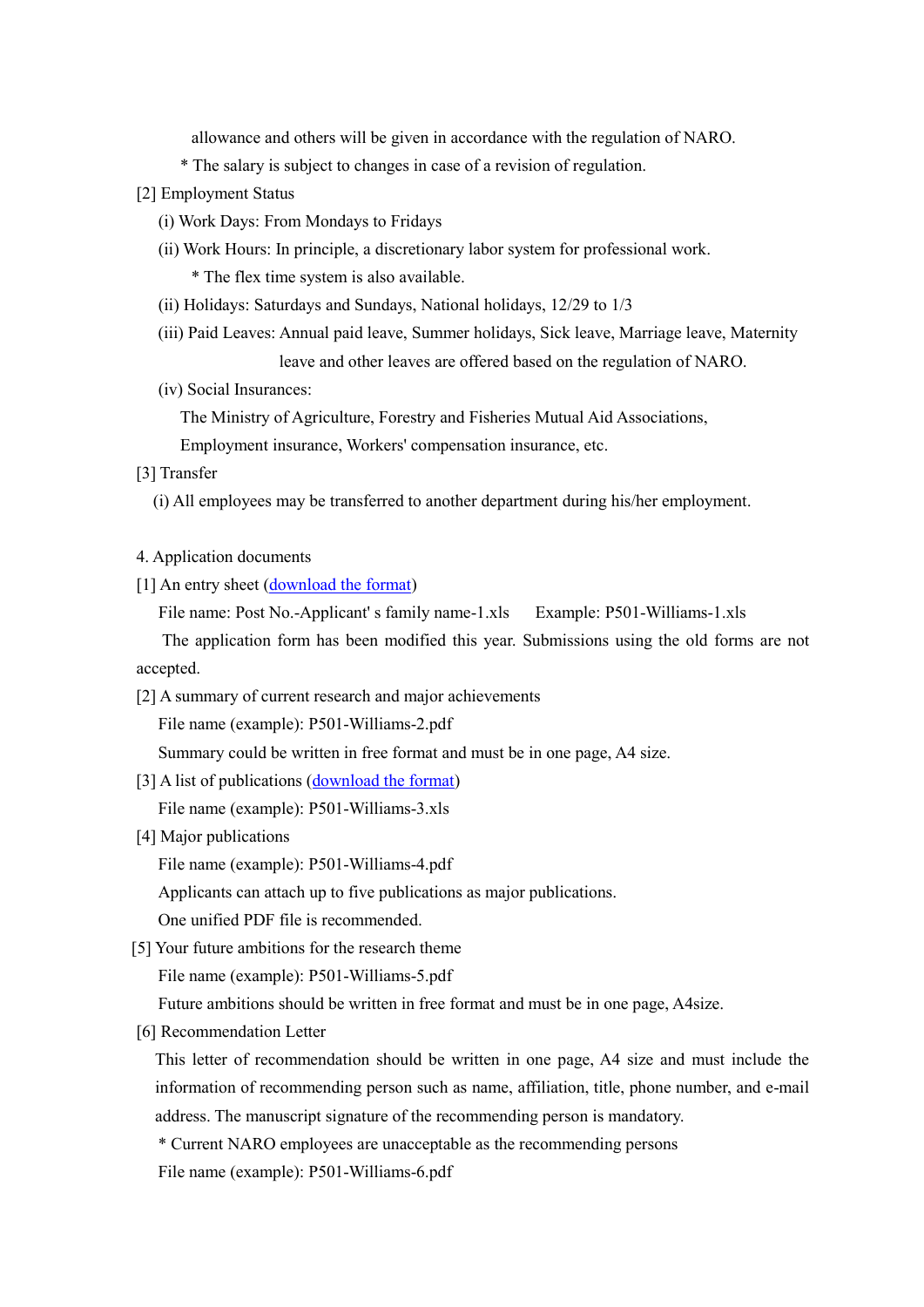[Note]

 Submitted documents are strictly protected under the NARO's Privacy Policy and will be used only for the purpose of applicant screening concerning the recruitment of the year 2022. Applicant's personal information will not be disclosed, transferred, or loaned to a third party under any circumstances without legitimate reasons. Documents will not be returned.

# 5. E-mail destination address

- [1] Documents should be submitted by e-mail to:
	- saiyoh $@$ naro.affrc.go.jp
- [2] Title of the e-mail:

(Number of post) - (Family name of applicant)

Example: P501-Williams

 [3] In case of multiple applications, applicants should submit each post with separate set of documents in separate e-mails.

## 6. Deadline

The documents must arrive by 13:00 on Wednesday, July 27th, 2022(Japan Standard Time).

#### 7. Screening

- [1] The selection committee of NARO will perform its initial evaluation based on the documents from early August.
- [2] The second evaluation (oral interview including 10 minutes presentation about your research) will be carried out in Tsukuba City from late August to early September. The detail about the interview will be informed after the first selection.
	- \* The above dates are the currently scheduled dates and are subject to changes. NARO will inform applicants in case of any change in the schedule.
	- \* The schedule, method and location of the interview are currently planned and may be changed to online interviews, etc. depending on the situation of COVID-19. In that case, the applicant will be notified.
- 8. Inquiries

 Questions regarding employment at NARO should be addressed to Department of Personnel Management, National Agriculture and Food Research Organization (NARO). E-mail address: saiyoh@naro.affrc.go.jp

#### Download

[1] [Separate table](https://www.naro.go.jp/english/contents/files/f5099db7f9ece4d27a008860e0966211.pdf) (Research institutes, Research division, Location, and detailed information about